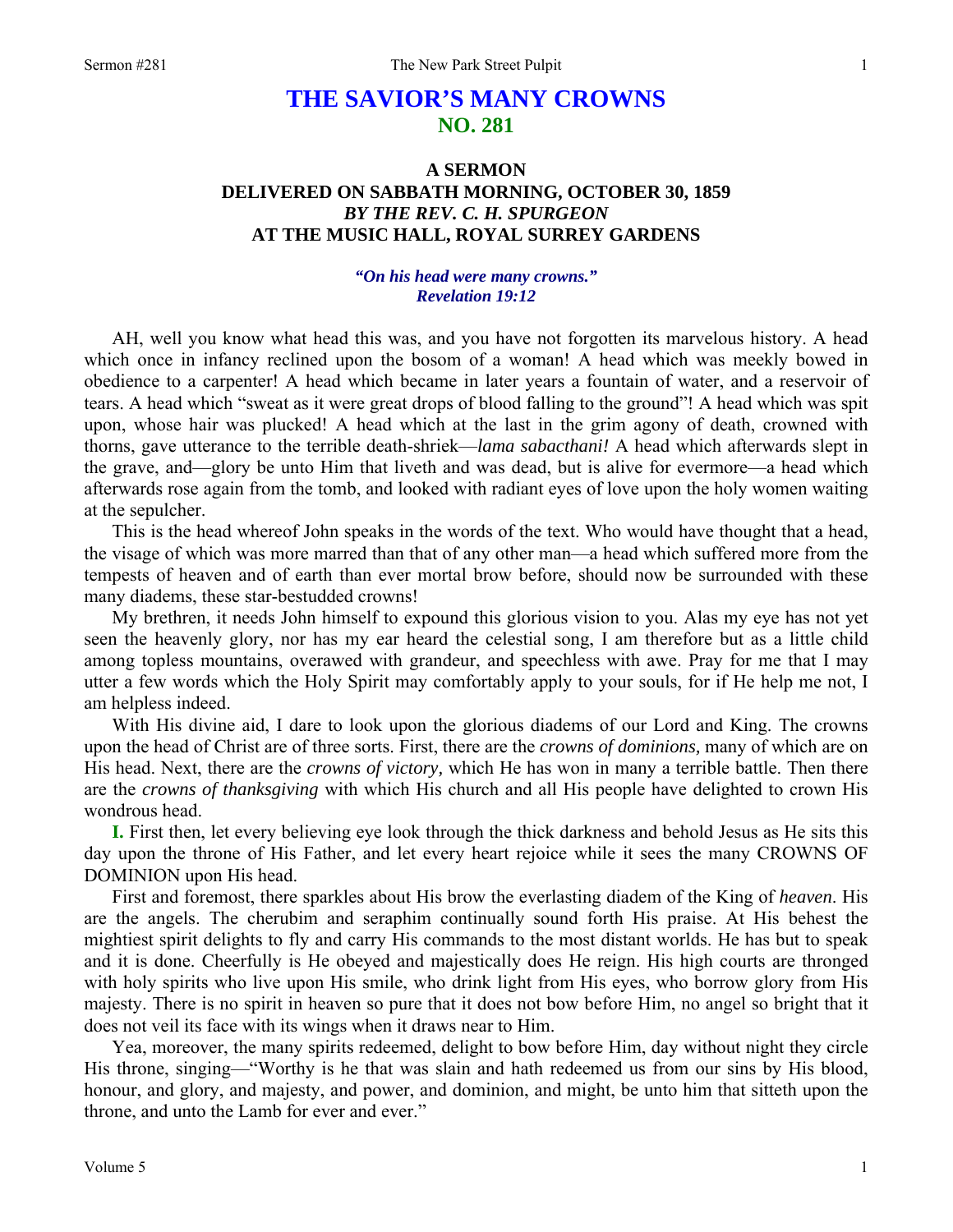To be King of heaven were surely enough! The ancients were accustomed to divide heaven, and earth, and hell, into many monarchies, and allot each of them to distinct kings, and surely heaven were an empire large enough even for an infinite Spirit. Christ is Lord of all its boundless plains. He laid the precious stones upon which was builded that city which has foundations, whose builder and maker is God, He is the light of that city, He is the joy of its inhabitants, and it is their loving life evermore to pay Him honor.

Side by side with this bright crown behold another. It is the iron crown of *hell,* for Christ reigns there supreme. Not only in the dazzling brightness of heaven, but in the black impenetrable darkness of hell is His omnipotence felt, and His sovereignty acknowledged, the chains which bind damned spirits are the chains of His strength, the fires which burn are the fires of His vengeance, the burning rays that scorch through their eyeballs and melt their very heart, are flashed from His vindictive eye. There is no power in hell besides His. The very devils know His might. He chains the great dragon. If He give him a temporary liberty, yet is the chain in His hand, and He can draw him back lest he go beyond his limit.

Hell trembles at Him. The very howlings of lost spirits are but deep bass notes of His praise. While in heaven, the glorious notes shout forth His goodness, in hell the deep growlings resound His justice, and His certain victory over all His foes. Thus, His empire is higher than the highest heaven, and deeper than the lowest hell.

This earth also is a province of His wide domains. Though small the empire compared with others, yet from this world has He perhaps derived more glory than from any other part of His dominions. He reigns on earth. On His head is the crown of *creation,* "All things were made by him; and without him was not anything made that was made." His voice said, "Let there be light," and there was light. It was His strength that piled the mountains, and His wisdom balances the clouds.

He is Creator. If you lift your eye to the upper spheres and behold yon starry worlds—He made them. They are not self-created. He struck them off like sparks from the anvil of His Omnipotence, and there they glitter, upheld and supported by His might.

He made the earth and all men that be upon it, the cattle on a thousand hills, and the birds that make glad the air. The sea is His, and He made it also. Leviathan He has formed, and though that monster makes the deep to be hoary, yet is he but a creature of His power.

Together with this crown of creation there is yet another—the crown of *providence,* for He sustains all things by the word of His power. Everything must cease to be, if it were not for the continual outgoing of His strength. The earth must die, the sun must grow dim with age, and nature sink in years, if Christ supplied it not with perpetual strength. He sends the howling blasts of winter, He, anon, restrains them and breathes the breath of spring, He ripens the fruits of summer and He makes glad the autumn with His harvest.

All things know His will. The heart of the great universe beats by His power, the very sea derives its tide from Him. Let Him once withdraw His hands, and the pillars of earth must tremble, the stars must fall like fig leaves from the tree, and all things must be quenched in the blackness of annihilation.

On His head is the crown of providence. And next to this there glitters also the thrice-glorious crown of grace. He is the King of *grace,* He gives, or He withholds. The river of God's mercy flows from underneath His throne, He sits as Sovereign in the dispensation of mercy.

He has the key of heaven, He openeth and no man shutteth, He shutteth and no man openeth, He calleth, and the stubborn heart obeys, He willeth and the rebellious spirit bends its knees, for He is Master of men, and when He wills to bless, none can refuse the benediction. He reigns in His church amidst willing spirits, and He reigns for His church over all the nations of the world, that He may gather unto Himself a people that no man can number who shall bow before the scepter of His love.

I pause here, overcome by the majesty of the subject, and instead of attempting to describe that brow, and those glittering crowns, I shall act the part of a seraph, and bow before that well-crowned head and cry, "Holy, holy, holy, art thou Lord God of hosts! The keys of heaven, and death, and hell, hang at thy girdle; thou art supreme, and unto thee be glory for ever and ever."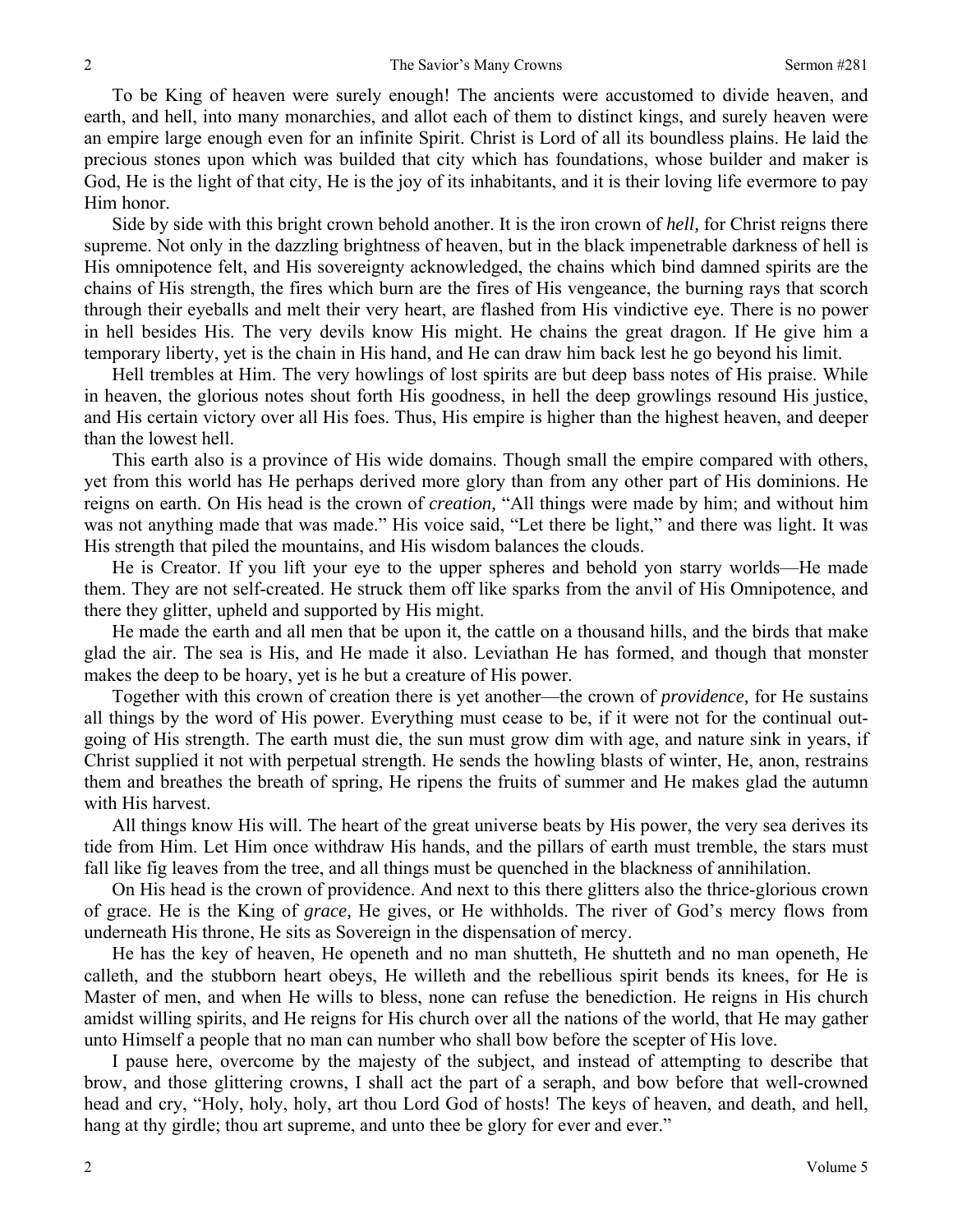And now, my brothers, what say you to this? Do not sundry thoughts at once stir in your hearts? I think I hear one say, "If this be so, if Christ has these many crowns of dominion, how vain it is for me to rebel against Him!" My hearers, it may be some of you are striving against Christ. Like Saul of Tarsus, you have become "exceeding mad" against Him. Your wife frequents the house of God, and you forbid her. You persecute your child because she follows Jesus. You hate the very name of Christ, you curse His servants, you despise His Word. You would if you could, spit upon His ministers, and perhaps, burn His people.

This know, that you have undertaken a battle in which you are certain of defeat. Whoever strove against Him and prospered? Go O man and do battle against the lightning, and hold the thunderbolt in your hand, go and restrain the sea, and hush the billows, and hold the winds in the hollow of your hand, and when you have done this, then lift your puny hand against the King of kings. For He that was crucified is your Master, and though you oppose Him you shall not succeed. In your utmost malice, you shall be defeated, and the vehemence of your wrath shall but return upon your own head.

I think I see this day the multitudes of Christ's enemies. They stand up, they take counsel together— "Let us break his bands in sunder; let us cast away his cords from us." Hear ye, O rebels, yonder deepsounding laugh? Out of the thick darkness of His tabernacle, JEHOVAH laughs at you. He has you in derision. He saith, "I have set my King upon my holy hill of Zion."

Come on, you enemies of Christ, and be dashed in pieces. Come on in your most vehement force, and fall like the waves that are broken against the immovable rock. He rules and He will rule, and you one day shall be made to feel His power. For "At the name of Jesus every knee must bow, of things in heaven and things on earth, and things under the earth."

Another thought, right full of comfort springs up to my mind. Believer, look to Christ's thricecrowned head this day and be comforted. Is providence against you? Correct your speech, you have erred, God has not become your enemy. Providence is not against you, for Jesus is its King, He weighs its trials and counts its storms. Your enemies may strive, but they shall not prevail against you—He shall smite them upon the cheekbone.

Are you passing through the fire? The fire is Christ's dominion. Are you going through the floods? They shall not drown you, for even the floods obey the voice of the Omnipotent Messiah. Wherever you are called, you cannot go where Jesu's love reigns not.

Commit yourself into His hands. However dark your circumstance, He can make your pathway clear. Though night surrounds you, He shall surely bring the day. Only trust you in Him, leave your concerns both little and great in His Almighty hands, and you shall yet see how kind His heart, how strong His hand to bring you out and glorify you. Repose your confidence in Him who is the King of kings.

Come bring your burdens each one of you to His feet, and take a song away. If your hearts be heavy bring them here, the golden scepter can lighten them. If your griefs be many, tell them into His ears, His loving eyes can scatter them, and through the thick darkness shall there be a bright light shining, and you shall see His face and know that all is well.

I am sure there is no more delightful doctrine to a Christian, than that of Christ's absolute sovereignty. I am glad there is no such thing as chance, that nothing is left to itself, but that Christ everywhere has sway. If I thought that there was a devil in hell that Christ did not govern, I should be afraid that devil would destroy me. If I thought there was a circumstance on earth, which Christ did not over-rule, I should fear that that circumstance would ruin me.

Nay, if there were an angel in heaven that was not one of JEHOVAH's subjects, I should tremble even at him. But since Christ is King of kings, and I am His poor brother, one whom He loves, I give all my cares to Him, for He careth for me, and leaning on His breast, my soul has full repose, confidence, and security.

**II.** And now, in the second place, Christ has many CROWNS OF VICTORY.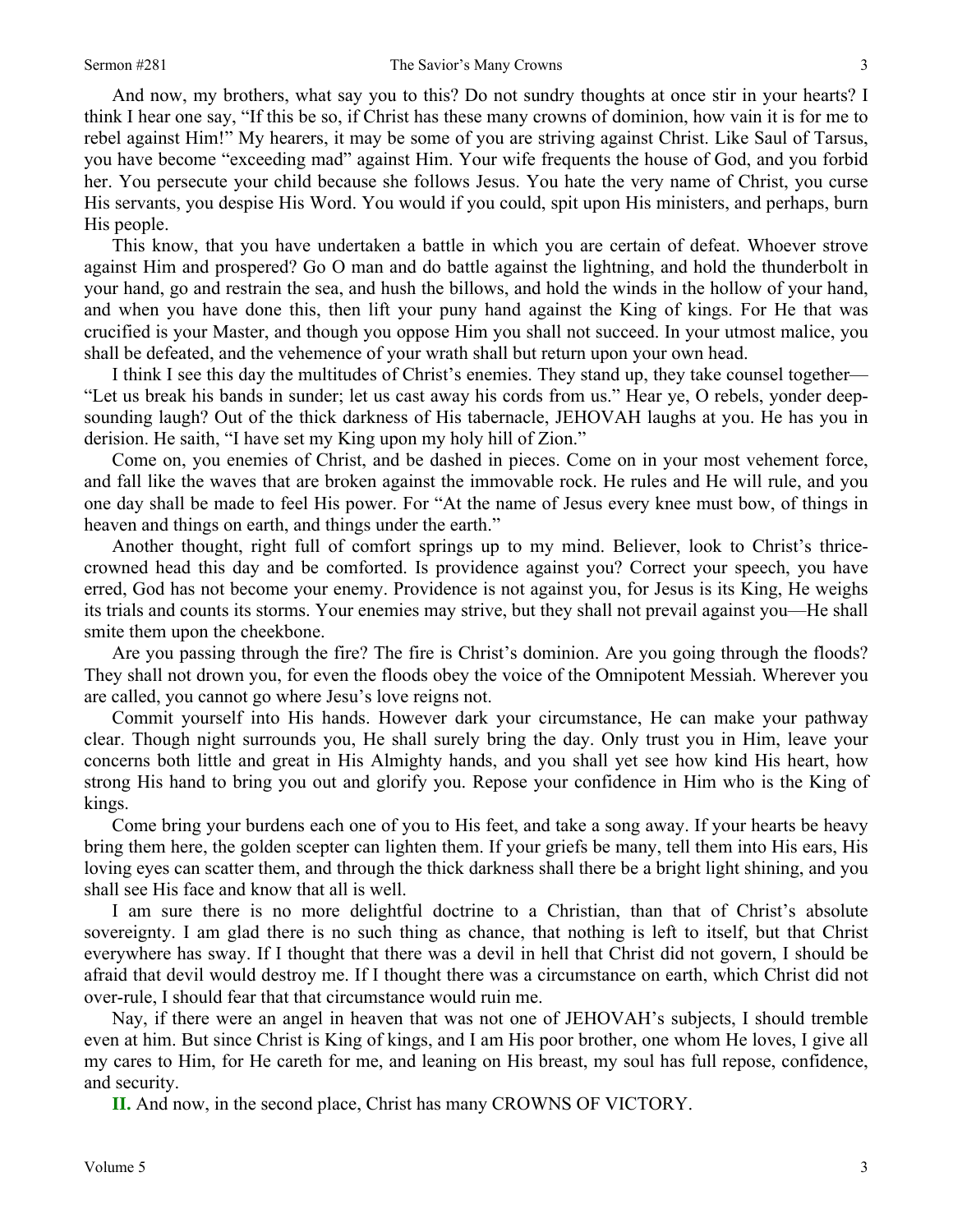The first diadems which I have mentioned are His by right. He is God's only begotten and wellbeloved Son, and hence He inherits unlimited dominions. But viewed as the Son of Man, conquest has made Him great, and His own right hand and His holy arm have won for Him the triumph.

In the first place, Christ has a crown which I pray that every one of you may wear. He has a crown of victory over the world. For thus saith He Himself, "Be of good cheer, I have overcome the world." Did you ever think of what a stern battle that was which Christ had to fight with the world? The world first said, "I will extinguish him, he shall not be known," and it threw on Christ heaps of poverty that there He might be smothered. But He shone in His poverty, and the seamless coat shone with greater light than the robe of the rabbi.

Then the world attacked Him with its threatenings. Sometimes they dragged Him to the brow of a hill to cast Him down headlong, at another time they took up stones to stone Him. But He who was not to be hidden by poverty, was not to be quenched by threatening.

And then the world tried its blandishments, it came with a fair face and presented to Him a crown. They would have taken Christ and would have made Him a king, but He who cared not for their crowns was regardless of their smiles. He put away the crown from Him, He came not to be a king but to suffer and to die. "My kingdom is not of this world," said He, "else would my servants fight."

Have you ever thought how through thirty years the world tempted Christ? That temptation of the devil in the wilderness was not the only one which He had to endure. Trials of every shape and size surrounded Him, the world emptied its quiver, and shot all its arrows against the breast of the spotless Redeemer, but all holy, all unharmed was He.

Still separate from sinners, He walked among them without defilement; feasted among them and yet did not sanction their gluttony; drank with them, and yet was not a drunkard; acted as they acted in all innocent things, and was the world's man, and yet not a man of the world. He was in the world, but He was not of it; separate, and yet one of themselves; united to our race by closest ties, and yet evermore separate and distinguished from all mankind.

I would, my brethren, that we could imitate Christ in our battle with the world. But alas, the world oftentimes gets the upper hand of us. Sometimes we yield to its smiles, and often do we tremble before its frowns. Have hope and courage, believer, be like your Master, be the world's foe and overcome it, yield not, suffer it never to entrap your watchful feet. Stand upright amid all its pressure, and be not moved by all its enchantments. Christ did this, and therefore around His head is that right royal crown of victory, trophy of triumph over the entire forces of the world.

Furthermore, the next crown He wears is the crown by which He has overcome sin. Sin has been more than a match for creatures of every kind. Sin fought the angels and a third part of the stars of heaven fell. Sin defied the perfect Adam and soon overcame him, for even at the first blow he fell. Sin had a stern contest with Jesus our Lord, but in Him it found its master. Sin came with all its temptations, but Christ resisted and overcame. It came with its horror and with its curse, Christ suffered, Christ endured, and so destroyed its power. He took the poisoned darts of the curse into His own heart, and there quenched its poisoned fires by shedding His own blood.

By suffering, Christ has become master over sin. The dragon's neck is now beneath His feet. There is not a temptation which He has not known and therefore not a sin which He has not overcome. He has cast down every shape and form of evil, and now forever stands He more than a conqueror through His glorious sufferings.

Oh, my brethren, how bright that crown which He deserves, who has forever put away our sin by the sacrifice of Himself. My soul enraptured restrains my voice, and once again I bow before His throne and worship, in spirit, my bleeding Ransom, my suffering Savior.

And then again, Christ wears about His head the crown of death. He died, and in that dreadful hour He overcame death, rifled the sepulcher, split the stone which guarded the mouth of the grave, hewed death in pieces and destroyed the arch-destroyer. Christ seized the iron limbs of death and ground them to powder in His hand. Death swayed his scepter over all the bodies of men, but Christ has opened the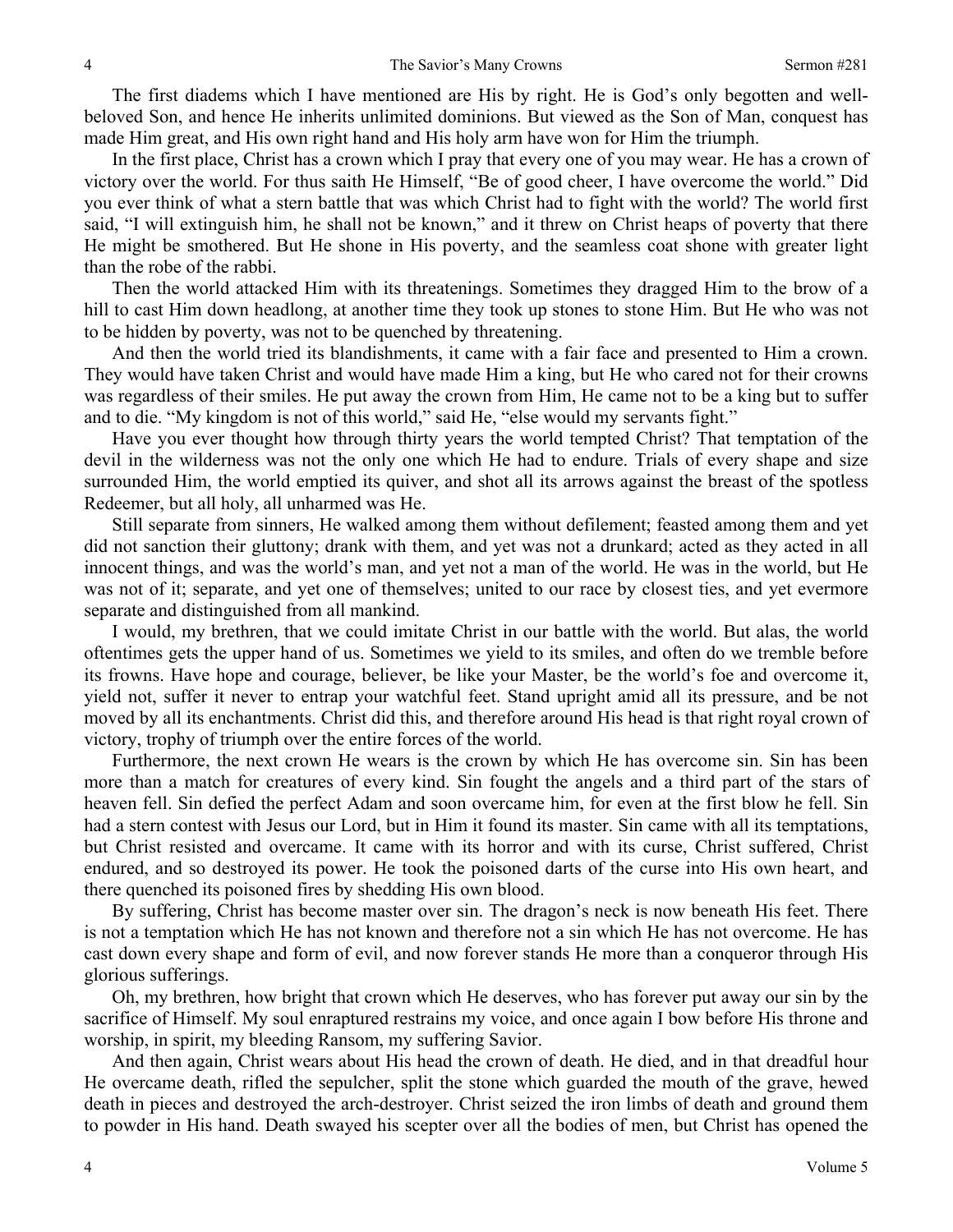gate of resurrection for His redeemed, and in that day when He shall put the trumpet to His lips and blow the resurrection blast, then shall it be seen how Christ is universal Monarch over all the domains of death, for as the Lord our Savior rose, so all His followers must.

And then again, Christ is not only Lord of the world, King of sin, and King of death, but He is King of Satan too. He met that arch fiend foot to foot. Fearful was the struggle, for our Champion sweat as it were, great drops of blood falling to the ground, but He hewed His way to victory through His own body, through the agonies of His own soul. Desperate was the encounter. Head and hands, and feet and heart were wounded, but the Savior flinched not from the fight. He rent the lion of the pit as though he were a kid, and broke the dragon's head in pieces.

Satan was nibbling at Christ's heel, Christ trod on him and smashed his head. Now has Jesus led captivity captive, and is Master over all the hosts of hell. Glorious is that victory! Angels repeat the triumphant strain, His redeemed take up the song, and you, you blood-bought sons of Adam, praise Him too, for He has overcome all the evil of hell itself.

And yet, once again, another crown has Christ, and that is the crown of victory over man. Would to God, my hearers, that He wore a crown for each of you. What hard work it is to fight with the evil heart of man. If you wish him to do evil, you can soon overcome him, but if you would overcome him with good, how hard the struggle! Christ would have man's heart, but man would not give it to Him. Christ tried him in many a way, He wooed him, but man's heart was hard and would not melt. Moses came, and said, "My Master, let me try and open man's heart," and he used the fire, and the whirlwind, and the hammer of God, but the heart would not break, and the spirit would not open to Christ.

Then Christ came and He said, "Hard-heart, I will win thee, O, icy soul, I will melt thee." And the soul said, "No, Jesus, I defy Thee." But Christ said, "I will do it." And He came once upon a time to the poor Hard-heart, and brought His cross with Him. "See, Hard-heart," said He, "I love thee, though you love not Me, yet I love you, and in proof of this, look here, I will hang upon this cross."

And as Hard-heart looked on, suddenly fierce men nailed the Savior to the tree. His hands were pierced, His soul was rent in agony, and looking down on the Hard-heart, Jesus said, "Hard-heart, wilt thou not love *Me?* I love *thee,* I have redeemed thee from death, though thou hatest Me, yet do I die for thee; though thou kickest against Me, yet will I surely carry thee to My throne."

And the Hard-heart said, "Jesus, I can bear it no longer, I yield to Thee, Thy love has overcome me, oh, I would be Thy subject for ever, only remember me when Thou comest into Thy kingdom, and let me be numbered with Thy subjects both now and for ever."

My hearers, has Christ ever overcome you? Say, has His love been too much for you? Have you been compelled to give up your sins, wooed by His love divine? Have your eyes been made to run with tears at the thought of His affection for you, and of your own ingratitude? Have you ever thought this over?—"I, the blackest of sinners, have despised Him, His Bible I have left unread, His blood I have trampled underfoot, and yet He died for me, and loved me with an everlasting love." Surely, this has made you bow your knee, this has made your spirit cry—

> *"Oh, sovereign grace my heart subdue; I will be led in triumph, too, A willing captive to my Lord, To sing the triumphs of His Word."*

If this be the case with you, then you may yourself recognize one of the many crowns that are on His head.

**III.** Now, this brings me to the third point, and may I very earnestly ask your prayers, that, feeble as I am this morning, I may be helped while I endeavor to dwell upon this sweet subject.

I am preaching in my own spirit against wind and tide. There are times when one preaches with pleasure and delight, enjoying the Word, but now I can get nothing for myself, even if I am giving you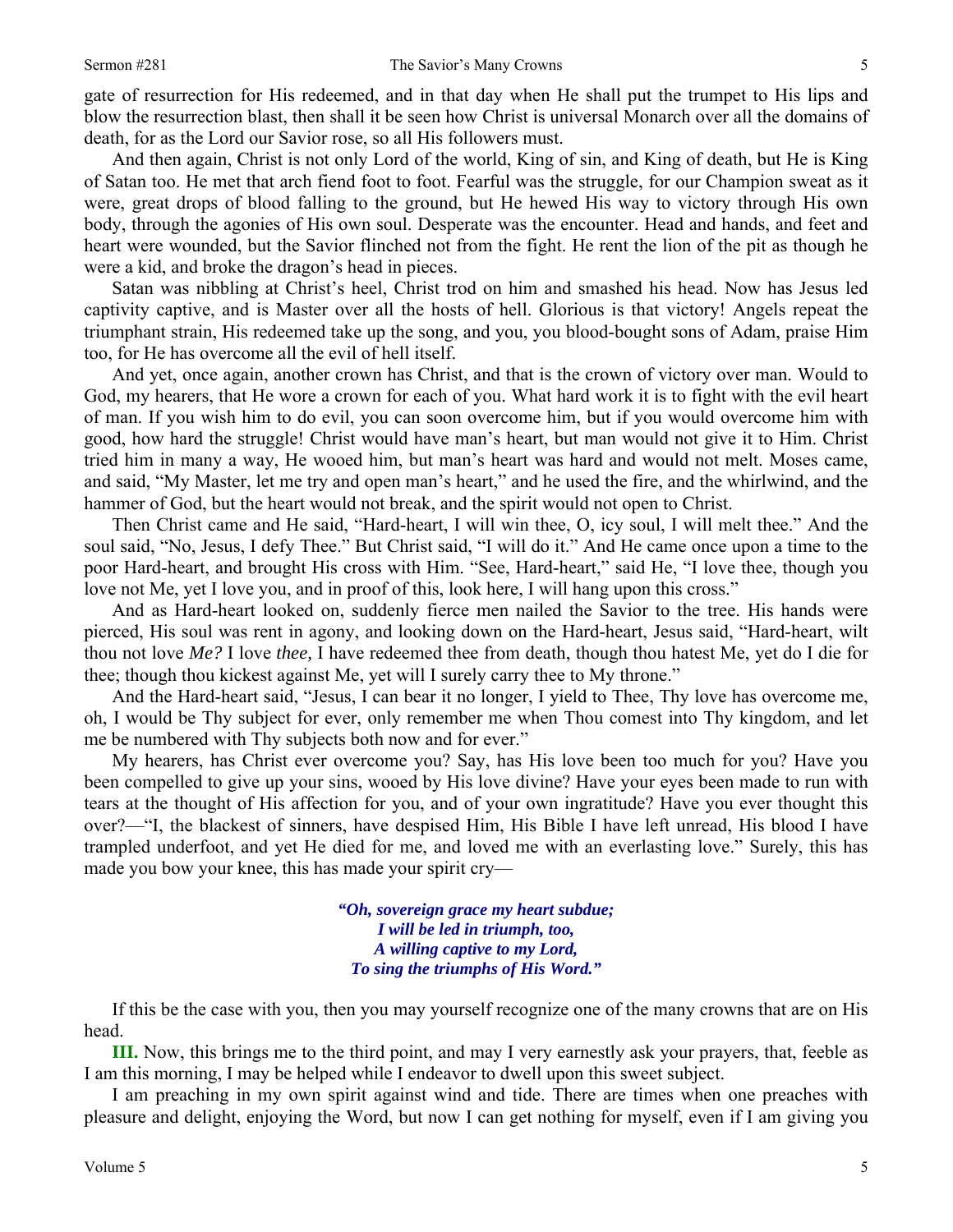something. Pray for me, that nevertheless the Word may be blessed, that in my weakness, God's strength may appear.

The third head deals with the CROWNS OF THANKSGIVING.

Surely, concerning these we may well say, "On his head are many crowns." In the first place, all the mighty doers in Christ's church ascribe their crown to Him. What a glorious crown is that which Elijah will wear—the man who went to Ahab, and when Ahab said, "Hast thou found me, O mine enemy?" reproved him to his very face—the man who took the prophets of Baal, and let not one of them escape, but hewed them in pieces and made them a sacrifice to God. What a crown will *he* wear who ascended into heaven in a chariot of fire!

What a crown, again, belongs to Daniel, saved from the lion's den—Daniel, the earnest prophet of God. What a crown will be that which shall glitter on the head of the weeping Jeremy, and the eloquent Esaias! What crowns are those which shall rest on the heads of the apostles! What a weighty diadem is that which Paul shall receive for his many years of service!

And then, my friends, how shall the crown of Luther glitter, and the crown of Calvin, and what a noble diadem shall that be which Whitefield shall wear, and all those men who have so valiantly served God, and who by His might have put to flight the armies of the Aliens, and have maintained the Gospel banner erect in troublous times!

Nay, but let me point to you a scene. Elijah enters heaven and where goes he with that crown which is instantly put upon his head? See, he flies to the throne, and stooping there, he uncrowns himself, "Not unto me, not unto me, but unto thy name be all the glory!" See the prophets as they stream in one by one, without exception, they put their crowns upon the head of Christ. And mark the apostles, and all the mighty teachers of the church, they all bow there and cast their crowns at His feet, who, by His grace, enabled them to win them.

> *"I ask them whence their victory came; They, with united breath, Ascribe their triumph to the Lamb, Their conquest to HIS DEATH."*

Not only the mighty doers but the mighty sufferers do this. How brilliant are the ruby crowns of the martyred saints. From the stake, from the gibbet, from the fire, they ascended up to God, and amongst the bright ones they are doubly bright, fairest of the mighty host who surround the throne of the Blessed One. What crowns they wear!

I must confess that I have often envied them. It is a happy thing to live in peaceful days, but while happy, it is not honorable. How much more honorable to have died the death of Lawrence, grilled to death upon that fiery gridiron, or to die pierced with spears, with every bone dislocated on the rack! A noble way of serving Christ, to have stood calmly in the midst of the fires, and have clapped one's hands and cried, "I can do all things, even give my body to be burned for His dear name's sake!" What crowns are those which martyr's wear!

An angel might blush to think that his dignity was so small compared with that of those riders in chariots of fire. Where are all those crowns? They are on the head of Christ. Not a martyr wears his crown, they all take their blood-red crowns, and then they place them on His brow—the fire crown, the rack crown, there I see them all glitter. For it was His love that helped them to endure, it was by His blood that they overcame.

And then, brethren, think of another list of crowns. They who turn many to righteousness shall shine as the stars forever and ever. There are a few men whom God has enabled to do much for the church and much for the world. They spend and are spent. Their bodies know no rest, their souls no ease. Like chariots instinct with life, or dragged by unseen but resistless coursers, they fly from duty to duty, from labor to labor.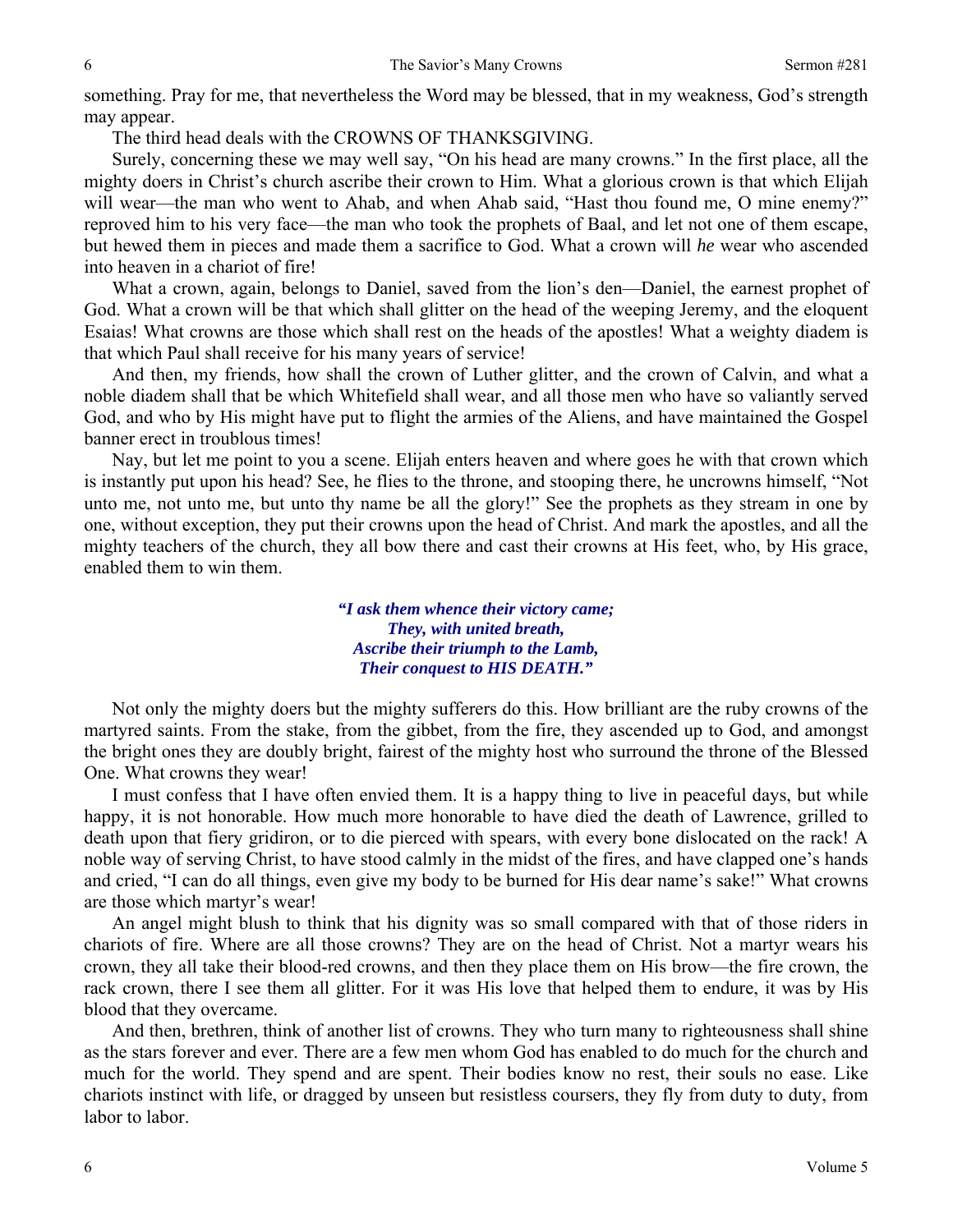What crowns shall theirs be when they come before God, when the souls they have saved shall enter paradise with them, and when they shall say, "Here am I and the children which thou hast given me!" What shouts of acclamation, what honors, what rewards shall then be given to the winners of souls!

What will they do with their crowns? Why, they will take them from their heads and lay them there where sits the Lamb in the midst of the throne. There will they bow and cry, "Jesus, we were not saviors, You did it all, we were but Your servants. The victory belongs not to us but to our Master. We did reap, but You did sow, we did cast in the net, but You did fill it full. And our success is accomplished through Your strength, and by the power of Your grace." Well may it be said of Christ, "On his head are many crowns."

But see, another host approaches. I see a company of cherubic spirits flying upwards to Christ, and who are these? I know them not. They are not numbered among the martyrs, I read not their names among the apostles, I do not even distinguish them as having been written amongst the saints of the living God. Who are these?

I ask one of them, "Who are you, you bright and sparkling spirits?" The leader replies, "We are the glorious myriad of *infants,* who compose the family above. We, from our mother's breasts fled straight to heaven, redeemed by the blood of Christ. We were washed from original depravity, and we have entered heaven. From every nation of the earth have we come, from the days of the first infant even to the winding up of earth's history, we in flocks have sped here like doves to their windows."

"How came you here, you little ones?" They reply, "Through the blood of Christ, and we come to crown Him Lord of All." I see the countless multitude surround the Savior, and flying to Him, each one puts its crown upon His head, and then begins to sing again louder than before.

But yonder I see another company following them. "And who are you?" The reply is, "Our history on earth is the very opposite of the story of those bright spirits that have gone before. We lived on earth for sixty, or seventy, or eighty years, until we tottered into our graves from very weakness, when we died there was no marrow in our bones, our hair had grown grey, and we were crisp and dry with age."

"How came you here?" They reply—"After many years of strife with the world, of trials and of troubles, we entered heaven at last." "And you have crowns, I see." "Yes," they say, "but we intend not to wear them." "Whither are you going, then?" "We are going to yonder throne, for our crowns have been surely given us by grace, for nothing but grace could have helped us to weather the storm so many, many years."

I see the grave and reverend sires pass one by one before the throne, and there they lay their crowns at His blessed feet, and then shouting with the infant throng, they cry, "Salvation unto him who sits on the throne, and unto the Lamb for ever and ever."

And then I see following behind them another class. *And who are you?* Their answer is, "We are the chief of sinners, saved by grace." And here they come—Saul of Tarsus, and Manasseh, and Rahab, and many of the same class. "And how came you here?" They reply, "We have had much forgiven, we were grievous sinners, but the love of Christ reclaimed us, the blood of Christ washed us, and whiter than snow are we, though once we were black as hell." "And whither are you going?" They reply, "We are going to cast our crowns at His feet, and 'Crown him LORD of all.'"

Among that throng, my dear hearers, I hope it may be my lot to stand. Washed from many sins, redeemed by precious blood, happy shall that moment be, when I shall take my crown from off my head, and put it on the head of Him whom having not seen I love, but in whom believing, I rejoice with joy unspeakable and full of glory. And it is a happy thought for me, this morning, that many of you will go with me there.

Come brothers and sisters, in a few more years, many of us who have met Sunday after Sunday in this Music Hall, will walk up in one band, and without exception, you saints of God, I am persuaded we shall be prepared there to lay all our honors down, and to ascribe unto Him the glory forever and ever.

"Ah, but" says Little-faith, "I fear I shall never get into heaven, and therefore I shall never crown Him." Yes, but Little-faith, do you know that one of the richest crowns Christ ever wears, and one of the